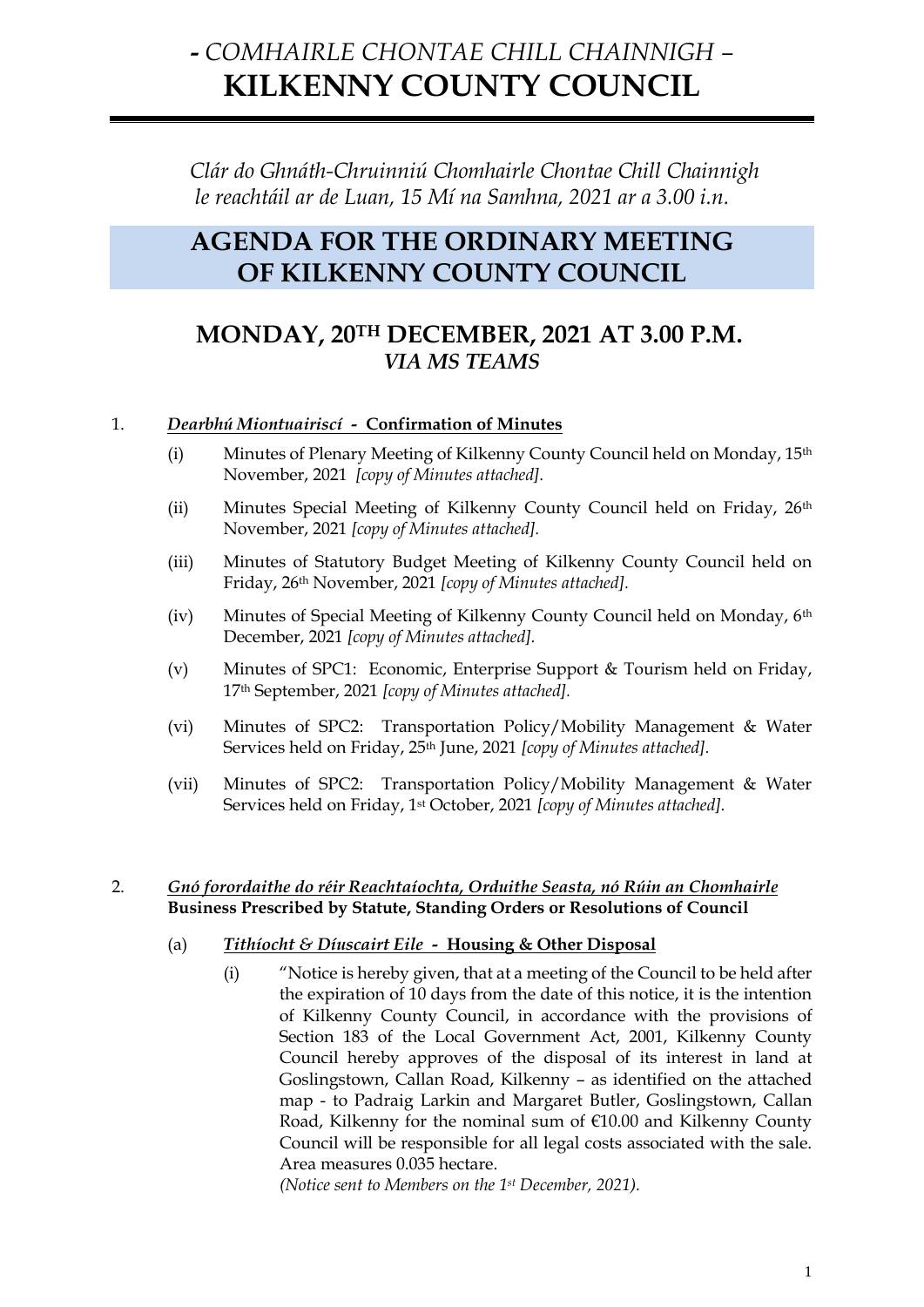- (ii) "Notice is hereby given, that at a meeting of the Council to be held after the expiration of 10 days from the date of this notice, it is the intention of Kilkenny County Council, in accordance with the provisions of Section 183 of the Local Government Act, 2001, Kilkenny County Council hereby approves of the disposal of its interest in land at Goslingstown, Callan Road, Kilkenny – as identified on the attached map - to James Butler, Catherine *(ors Kay)* Butler and Mary Butler, Goslingstown, Callan Road, Kilkenny for the nominal sum of €10.00 and Kilkenny County Council will be responsible for all legal costs associated with the sale. Area measures 0.035 hectare. The Consent of the Minister for Housing, Local Government and Heritage is not required." *(Notice sent to Members on the 1st December, 2021).*
- (iii) "Notice is hereby given, that at a meeting of the Council to be held after the expiration of 10 days from the date of this notice, it is the intention of Kilkenny County Council, in accordance with the provisions of Section 183 of the Local Government Act, 2001, Kilkenny County Council hereby approves of the disposal of its interest in a plot of land measuring 71.1 sqm to Kilkenny Abbey Quarter Development Partnership (Acting by its general partner – Kilkenny Abbey Quarter Development Limited) in exchange for a plot of land from Kilkenny Abbey Quarter Development Partnership (Acting by its general partner – Kilkenny Abbey Quarter Development Limited) which measures 69.5 sqm at Abbey Quarter, Horse Barrack Lane, Parliament Street, Kilkenny – as outlined on the attached drawings - with each party being responsible for their own legal costs associated with the transfer. The Consent of the Minister for Housing, Local Government and Heritage is not required." *(Notice sent to members on the 1st December, 2021).*

#### (b) *Pleanail -* **Planning**

(i) Taking in Charge: *[TC163] Filbuckstown, Mooncoin, Co. Kilkenny [Attached].*

#### (c) *Bóithre**-* **Roads**

(i) Severe Weather & Flooding Response Plans.

#### (d) *Airgeadas -* **Finance**

- (i) Approval of Audited AFS 2020 *[Report Attached]*
- (ii) Local Government Audit Report *[Report Attached]*

#### (e) *Gnóthaí Corparáideacha -* **Corporate Affairs**

- (i) Chief Executive's Monthly Report *[Report Attached].*
- (ii) Approval to Circular LG 05/2021 allowances & Expenses of Elected Members *[Attached]*.

#### 3. *Comhfhreagras -* **Correspondence**

- (i) Correspondence from Minister of State Mr. Peter Burke, TD in relation to Revaluation of Commercial Properties *[Attached].*
- (ii) Letter from Fermanagh & Omagh District Council *[Attached].*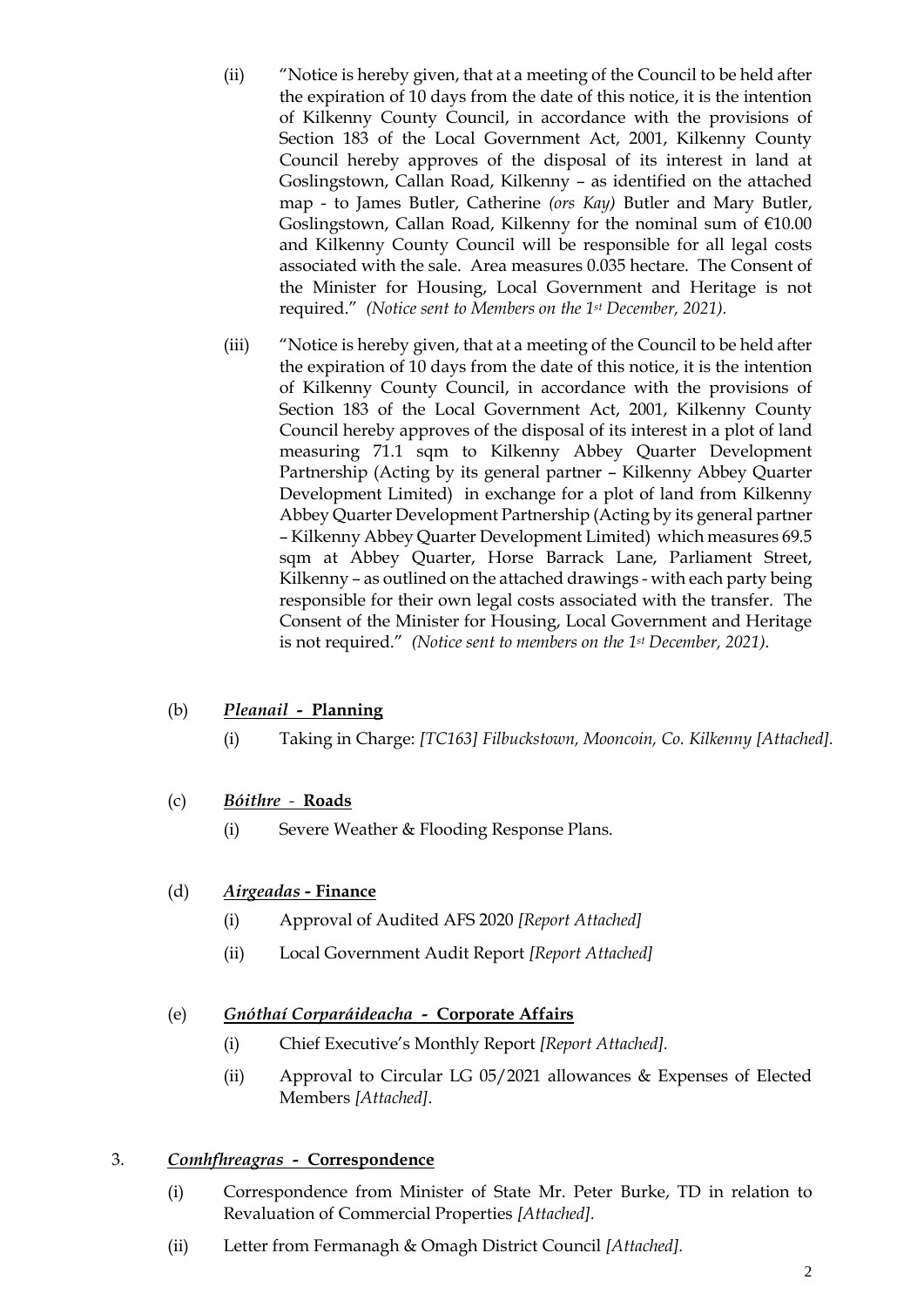4. *Gnó ar athló ó chruinniúroimhe seo -* **Business adjourned from a previous Meeting**

#### 5. *Dátaí agus Amanta do chruinnithe a shocrú -* **Fix Dates & Times of Meetings**

(i) Schedule of Meetings *[Report Attached].*

#### 6. *Plé ar Thuairiscí agus Moltaí ó Choistí an Comhairle* **Consideration of Reports & Recommendations of Committees of the Council**

- (i) Report of SPC1: Economic, Enterprise Support  $\&$  Tourism held on Friday, 17<sup>th</sup> September, 2021 *[copy of Minutes attached].*
- (ii) Report of SPC2: Transportation Policy/Mobility Management & Water Services held on Friday, 25th June, 2021 *[copy of Minutes attached].*
- (iii) Report of SPC2: Transportation Policy/Mobility Management & Water Services held on Friday, 1st October, 2021 *[copy of Minutes attached].*

#### 7. *Gnó Eile romhainn i bhFógra reachtála an Chruinnithe -* **Other Business set forth in the Notice convening the Meeting**

#### 8. *Oideachas agus Oiliúint -* **Education & Training**

(i) Conferences – Request for approval to attend as per circulated list *[Attached].*

#### 9. *Gnótha ag éirí as Miontuairiscí -* **Matters Arising from Minutes**

#### 10. *Aon Ghnó Eile -* **Any Other Business**

#### 11. *Fógraí Rúin -* **Notices of Motion**

#### **20 (21) Cllr. Tomás Breathnach**

"That Kilkenny County Council write to the Department of Housing, Local Government & Heritage and the Department of Tourism, Culture, Arts, Gaeltacht & Sport to urge the introduction of a higher level of grant payment for thatching roofs to better reflect the actual costs involved in terms of the materials and labour so as make to thatching more affordable for owners and to properly recognise the cultural integrity and heritage value of thatched properties."